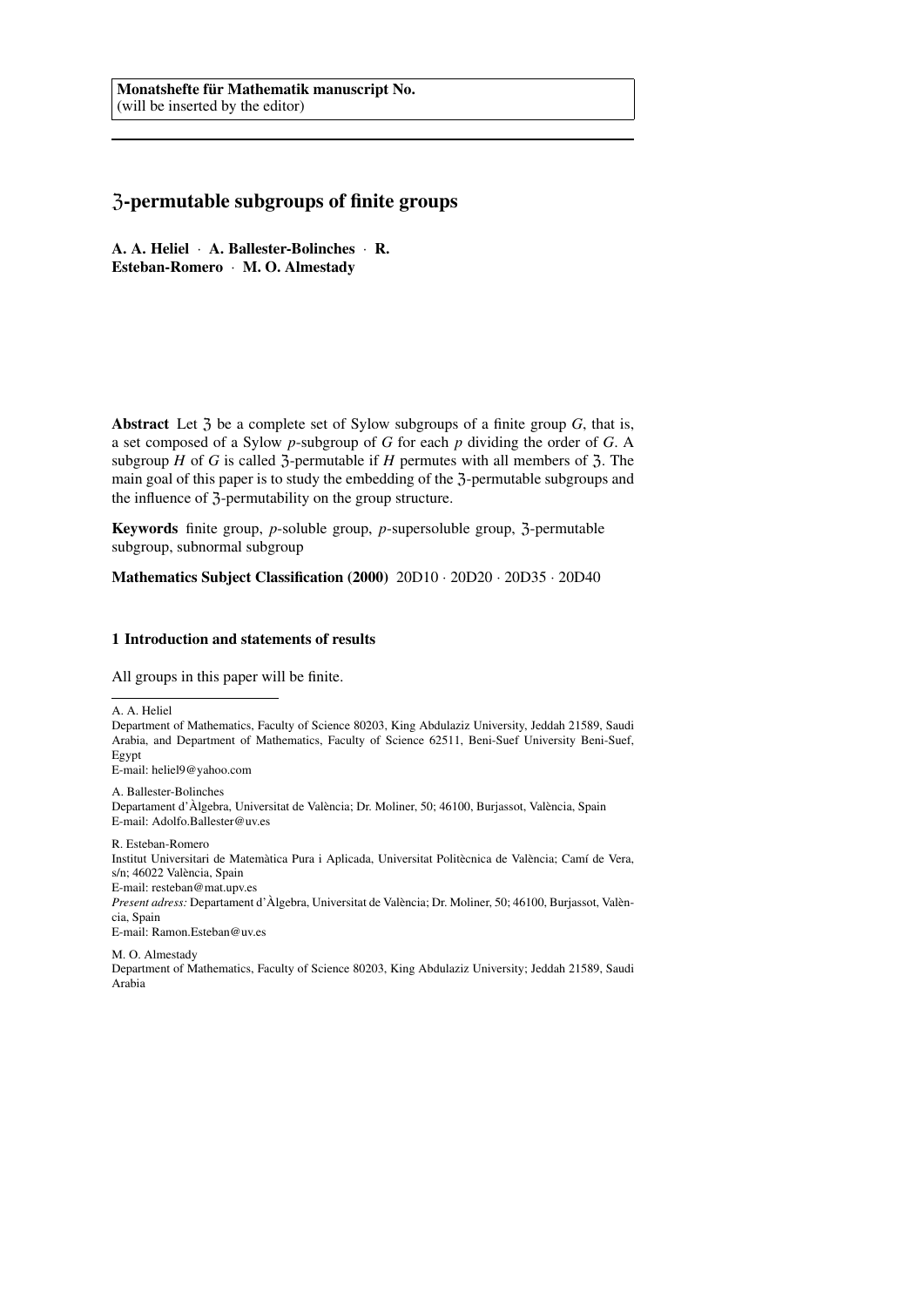A subgroup *H* of a group *G* is said to *permute* with a subgroup *K* of *G* if *HK* is a subgroup of *G*. *H* is said to be *S-permutable* in *G* if *H* permutes with all Sylow subgroups of *G*. This property extends normality and permutability and was introduced by Kegel in [11]. In this paper, he proved some interesting properties which turn out to be useful in establishing results concerning the group structure. In particular, it is proved there that every S-permutable subgroup must be subnormal ([11, Satz 1]).

On the other hand, we say that a set  $\overline{3}$  of Sylow subgroups of a group  $\overline{G}$  is a *a complete set of Sylow subgroups of G* if  $\overline{3}$  contains exactly one Sylow subgroup for each prime dividing the order of *G*; Z is called a *Sylow basis of G* if the Sylow subgroups in Z are pairwise permutable. Sylow basis were introduced and studied by Hall in [7]. The results of this paper show that the existence and conjugacy of Sylow bases is a characteristic property of soluble groups.

In [1], Asaad and Heliel introduced and studied the notion of a 3-permutable subgroup, where  $\mathfrak{Z}$  is a complete set of Sylow subgroups of a group  $G$ . A subgroup of *G* is called 3-*permutable* if it permutes with every member of a complete set 3 of Sylow subgroups of *G*. It is clear that S-permutability implies 3-permutability but the converse does not hold in general. In fact, Z-permutable subgroups are not subnormal in general, and subnormal 3-permutable subgroups are not S-permutable either as the following example shows:

*Example 1* Let  $E = \langle x, y \rangle$  be an extraspecial group of order 27 and exponent 3. Let *a* be an automorphism of order 2 of *G* given by  $x^a = x^{-1}$ ,  $y^a = y^{-1}$ . Let  $G = E \rtimes \langle a \rangle$  be the corresponding semidirect product. Then  $\mathfrak{Z} = \{E, \langle a \rangle\}$  is a complete set of Sylow subgroups of *G*. The subgroup  $H = \langle x \rangle$  is  $\overline{\gamma}$ -permutable, but it does not permute with the Sylow 2-subgroup  $\langle ay \rangle$ . Therefore, *H* is not S-permutable. However, *H* is a subnormal subgroup of *G*.

Throughout the first part of our paper, proving important properties of S-permutable type of the subnormal 3-permutable subgroups has been our main focus.

The embedding of S-permutable subgroups was studied by Kegel [11, Satz 1] and Deskins [4, Theorem 1] (see also [3, Theorem 1.2.14]). They proved that if *A* is an S-permutable subgroup of *G*, then  $\langle A^G \rangle$  / Core<sub>*G*</sub>(*A*) is nilpotent. Our first main result shows how a subnormal 3-permutable subgroup is embedded in the group.

Theorem 1 *Let* Z *be a complete set of Sylow subgroups of a group G. Let A be a* subnormal  $\mathfrak{Z}$ -permutable subgroup of G. Then  $\langle A^G \rangle$ /Core<sub>G</sub>(A) is soluble. If, in *addition,*  $\mathfrak{Z}$  *is a Sylow basis of G, then*  $\langle A^G \rangle$ /Core<sub>G</sub>(A) *is nilpotent.* 

The alternating group of degree 6 is a non-subnormal 3-permutable subgroup of the alternating group of degree 7 which is not soluble. Moreover, every core-free maximal subgroup of a soluble primitive group is  $\mathfrak{Z}$ -permutable. Therefore subnormality is necessary in the above theorem.

A classical result of Kegel ([11, Satz 2], see also [3, Theorem 1.2.19]) shows that the set of all S-permutable subgroups of a group  $G$  is a sublattice of the subgroup lattice of *G*. Kegel's result also holds for subnormal 3-permutable subgroups. It is consequence of the following theorem.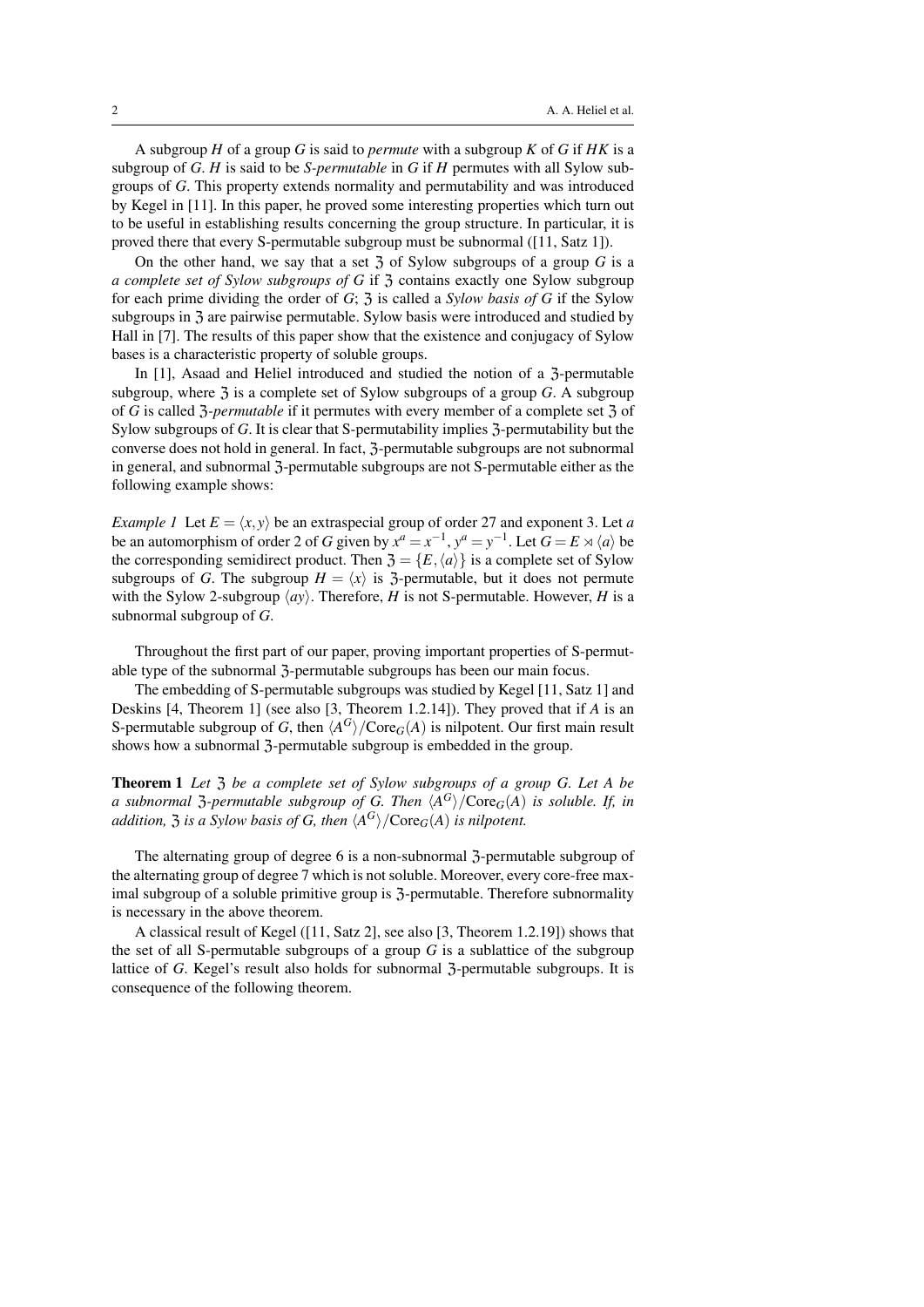Theorem 2 *Let p be a prime and U and V subgroups of a group G. If U and V permute with a Sylow p-subgroup*  $G_p$  *of*  $G$  *and*  $U$  *is subnormal in*  $G$ *, then*  $U \cap V$ *permutes with Gp.*

The hypothesis of the subnormality of *U* is necessary in the above theorem, even for soluble groups, as an example of Doerk [5, Beispiel 1] shows.

Corollary 1 *Let* Z *be a complete set of Sylow subgroups of a group G. Then the set of all subnormal* Z*-permutable subgroups of a group G is a sublattice of the lattice of all subgroups of G.*

If  $\overline{3}$  is a Sylow basis of a group *G*, the set of all  $\overline{3}$ -permutable subgroups is a sublattice of the subgroup lattice of *G* ([6, Chapter I, Theorem 4.29]). However, we do not know whether the set of all 3-permutable subgroups (not necessarily subnormal) of a group *G* is a sublattice of the lattice of all subgroups of *G*.

There are several papers in the literature where global information about a group is obtained by assuming that some distinguished subgroups are  $\tilde{\text{3}}$ -permutable ([1,8, 9, 12, 13, 14, 15, 17]). The second part of the paper concerns situations in this spirit, but we require only that some *p*-subgroups, for a given prime *p*, have the required property.

In order to state our results in this direction, we recall that a group is said to be *p-supersoluble* if it is *p*-soluble and every *p*-chief factor has order *p*, where *p is a prime that we hold fixed.*

In the sequel,  $\mathfrak{Z} = \{G_a \mid q \in \pi(G)\}\$  *will denote a complete set of Sylow subgroups of a group G, where G<sup>q</sup> is a Sylow q-subgroup of G*.

Asaad and Heliel [1, Theorem 3.1] showed that if all maximal subgroups of the Sylow subgroups in 3 are 3-permutable, then *G* is supersoluble. A local approach to this theorem is the following.

**Theorem 3** Let G be a group. Assume that all maximal subgroups of  $G_p \in \mathfrak{Z}$  are Z*-permutable. Then either G<sup>p</sup> is cyclic or G is p-supersoluble.*

If *p* is the smallest prime dividing the order of *G*, and the Sylow *p*-subgroups are cyclic, then *G* is *p*-nilpotent by [10, IV, Satz 2.8]. Furthermore, if *G* is *p*-supersoluble, then *G* every *p*-chief factor is central and so *G* is *p*-nilpotent. Therefore we have:

Corollary 2 ([14, Theorem 3.1]) *If p is the smallest prime dividing the order of a* group G and the maximal subgroups of  $G_p \in \mathfrak{Z}$  are  $\mathfrak{Z}$ -permutable, then G is p*nilpotent.*

Corollary 3 ([1, Theorem 3.1]) *Assume that G is a group whose maximal subgroups of the Sylow subgroups in* Z *are* Z*-permutable. Then G is supersoluble.*

The next natural step in our analysis to consider the structural impact of the 3permutability of the second maximal subgroups of the Sylow *p*-subgroup in Z.

Suppose that every 2-maximal subgroup of  $G_p \in \mathfrak{Z}$  is  $\mathfrak{Z}$ -permutable and that  $G_p$ does not have cyclic maximal subgroups. Then every maximal subgroup of  $G_p$  is  $\mathfrak{Z}$ permutable and  $G_p$  is not cyclic. By Theorem 3,  $G$  is  $p$ -supersoluble. Therefore we have: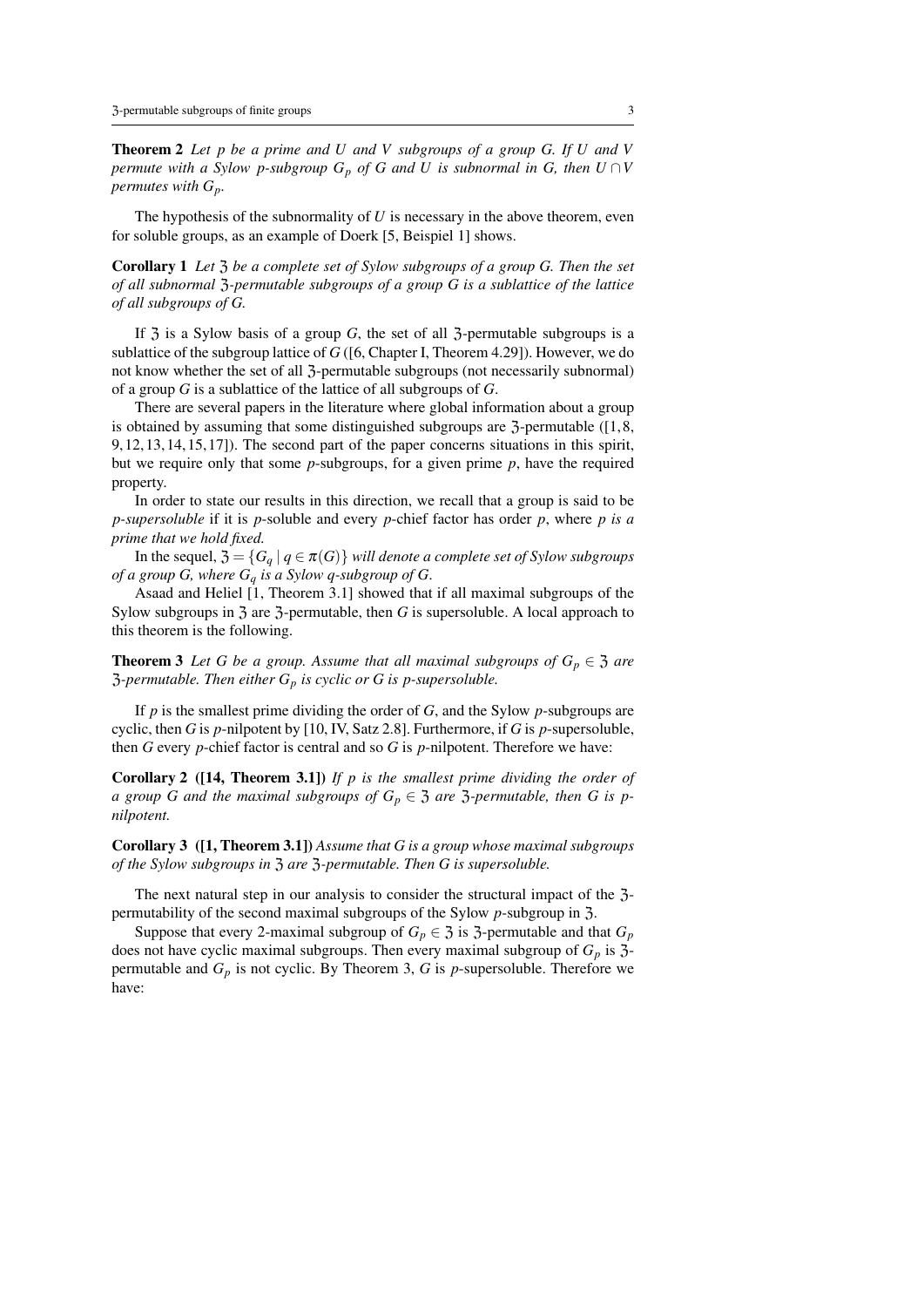**Corollary 4** *Let G be a group. Suppose that all* 2*-maximal subgroups of*  $G_p \in \mathfrak{Z}$  *are* Z*-permutable. Either G<sup>p</sup> has a cyclic maximal subgroup or G is p-supersoluble.*

In [14, Theorem 3.3], the authors proved the following result:

Theorem 4 ([14, Theorem 3.3]) *Assume that p is the smallest prime dividing the order of a group G. Suppose that all* 2-maximal subgroups of  $G_p \in \mathfrak{Z}$  are  $\mathfrak{Z}$ -permutable. *If G is A*4*-free, then G is p-nilpotent.*

Our goal in the sequel is to present an improvement of this theorem.

According to Corollary 4, if all 2-maximal subgroups of  $G_p \in \mathfrak{Z}$  are  $\mathfrak{Z}$ -permutable, then either *G<sup>p</sup>* has a cyclic maximal subgroup or *G* is *p*-supersoluble. Futhermore, a *p*-supersoluble group *G* is *p*-nilpotent provided that *p* is the smallest prime dividing the order of *G*. Hence we only must consider the case when  $G_p$  has a cyclic maximal subgroup. We prove:

Theorem 5 *Assume that p is the smallest prime dividing the order of a group G. Suppose that all* 2*-maximal subgroups of*  $G_p \in \mathfrak{Z}$  *are*  $\mathfrak{Z}$ *-permutable. If*  $G_p$  *has a cyclic maximal subgroup, then G is p-soluble.*

A key fact for the proof of Theorem 5 is that *G* cannot be non-abelian simple. This was established in Step 3 of the proof of [14, Theorem 3.3].

Theorem 6 *Assume that p is the smallest prime dividing the order of a group G. If every* 2-maximal subgroup of  $G_p \in \mathfrak{Z}$  is  $\mathfrak{Z}$ -permutable, then either G is p-nilpotent or *G has an epimorphic image isomorphic to* Σ4*.*

In  $[12,$  Theorem 3.3], the authors proved that if  $p$  is the smallest prime dividing the order of a group of *G* and every cyclic subgroup of  $G_p$  with order *p* or order 4 (if  $p = 2$ ) is 3-permutable in *G*, then *G* is *p*-nilpotent.

Our last results concern the 3-permutability of the minimal subgroups of the Sylow *p*-subgroup in 3 and include the above result as a particular case.

**Theorem 7** Let G be a p-soluble group such that every cyclic subgroup of  $G_p$  with *order p or order* 4 *(if p* = 2*)* is  $\overline{3}$ -permutable in G. Then G is p-supersoluble.

Theorem 8 *Let G be a group such that every cyclic subgroup of G<sup>p</sup> with order p or order* 4 (*if*  $p = 2$ ) *is* 3-*permutable in G. Either G<sub><i>p*</sub> has order *p* or *G is p*-*soluble.* 

Corollary 5 *Let G be a group such that every cyclic subgroup of G<sup>p</sup> with order p or order* 4 (*if*  $p = 2$ ) *is* 3-permutable *in* G. Then either  $G_p$  *has order* p *or* G *is* p*supersoluble.*

Corollary 6 ([12, Theorem 3.3]) *If p is the smallest prime dividing the order of G and every cyclic subgroup of*  $G_p$  *with order p or order* 4 *(if p = 2) is*  $\overline{3}$ -*permutable in G, then G is p-nilpotent.*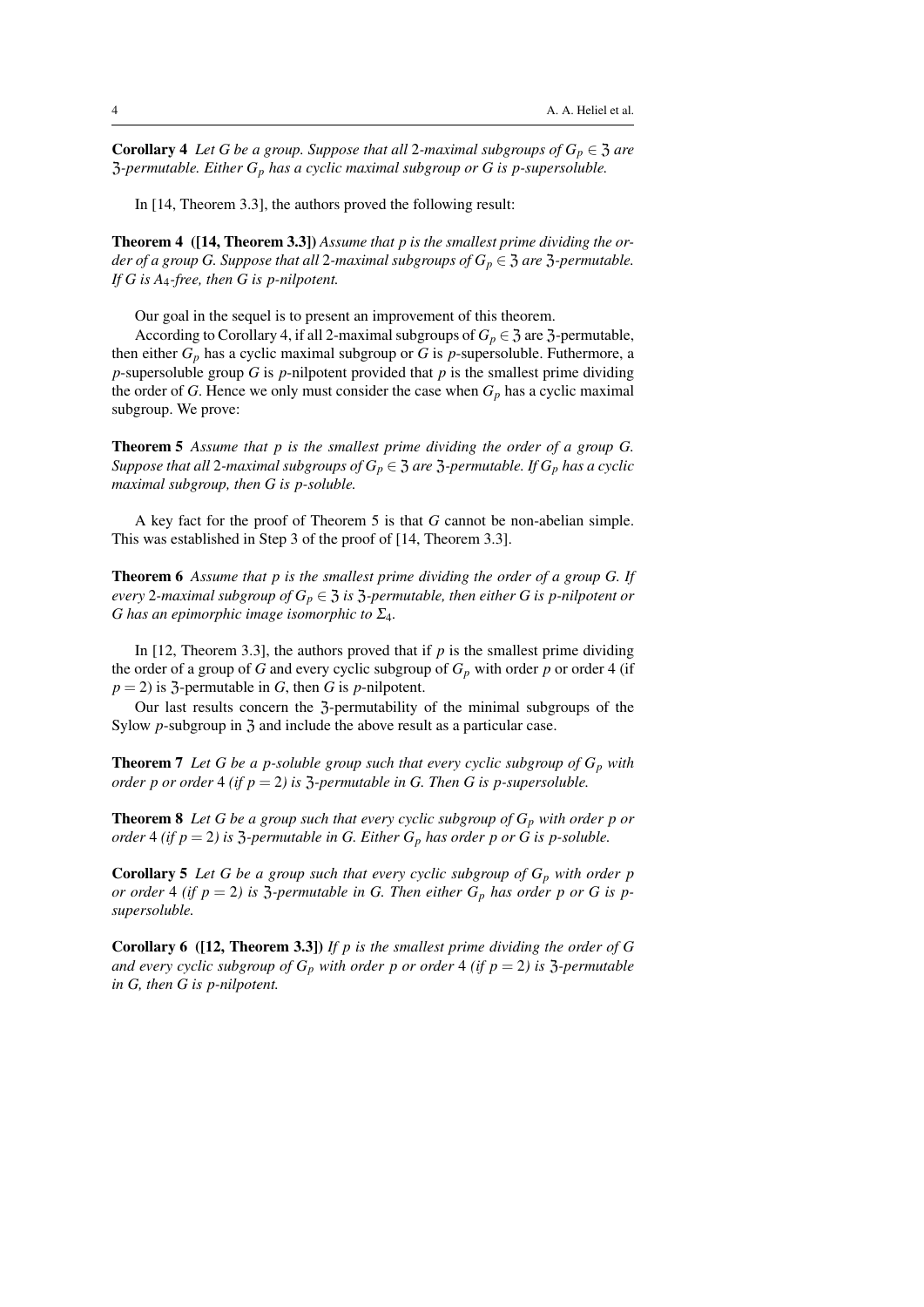# 2 Preliminaries

Suppose that *G* is a group and *N* a normal subgroup of *G*. Following [1], we write  $Z_0X = \{G_qN : G_q \in \mathcal{Z}\}\$ ,  $Z_0X/N = \{G_qN/N : G_q \in \mathcal{Z}\}\$ , and  $Z_0 \cap X = \{G_q \cap X : G_q \in \mathcal{Z}\}\$ for all subgroups *X* of *G*.

Lemma 1 ([1, Lemma 2.1]) *Let G be a group and N a normal subgroup of G.*

- *1.*  $\frac{1}{2} \cap N$  and  $\frac{1}{2}N/N$  are complete sets of Sylow subgroups of N and G/N, respect*ively.*
- *2. If U is a* Z*-permutable subgroup of G, then UN*/*N is* Z*N*/*N-permutable. If U is contained in N, then U is*  $\mathfrak{Z} \cap N$ -permutable.

The following well-known fact, which follows from the repeated application of [10, Kapitel I, Hilfssatz 7.7a)], will be used in this paper without further notice.

Lemma 2 *Let S be a subnormal subgroup of a group G and let Q be a Sylow qsubgroup of G, where q is a prime. Then Q*∩*S is a Sylow q-subgroup of S.*

The following result, due to Vdovin, turns out to be crucial in the proofs of some of our results.

**Theorem 9** If, for every prime  $q \neq p$ , G possesses a Hall { $p$ , $q$ }-subgroup, then G is *p-soluble.*

The above theorem is a consequence of the following lemma, whose proof requires a bit of notation.

Let *q* be a natural number, and *r* an odd prime such that  $gcd(q, r) = 1$ . Let  $e(q, r)$ denote the multiplicative order of *q* modulo *r*, that is, the least natural number *t* with  $q^t \equiv 1 \pmod{r}$ . For an odd *q*, we set  $e(q, 2) = 1$  if  $q \equiv 1 \pmod{4}$  and  $e(q, 2) = 2$ otherwise.

**Lemma 3** Let r be a prime. Then, for every simple group S with  $r \in \pi(S)$ , there exists  $s \in \pi(S)$  *such that S* does not possess a Hall  $\{r, s\}$ -subgroup.

*Proof* Suppose, by contradiction, that there exists a finite simple group *S* and a prime  $r \in \pi(S)$  such that, for every  $s \in \pi(S)$ , *S* possesses a Hall  $\{r, s\}$ -subgroup *H*. Burnside's  $p^a q^b$ -theorem implies that *H* is soluble. We proceed case by case.

Assume first that *S* is an alternating group  $A_n$  of degree  $n > 5$ . If  $r \neq 2$ , then [16, Table 2] implies that for every odd  $s \in \pi(G) \setminus \{p\}$ , we have that *S* does not possess a Hall  $\{r, s\}$ -subgroup. If  $r = 2$ , then [16, Table 2] implies that *S* does not have a Hall  ${2,5}$ -subgroup.

Now assume that *S* is sporadic. Then the claim follows from [16, Tables 3 and 4].

Finally, assume that *S* is a finite simple group of Lie type over a field of characteristic *p* and order *q*. If  $r = p$ , then [16, Theorem 8.3] implies that every Hall  $\pi$ -subgroup of *S* with  $r \in \pi$  is contained in a Borel subgroup *B* or is parabolic. Since *B* is a proper subgroup of *S*, there exists  $s \in \pi(|S : B|)$ , and so *B* cannot contain a Hall  $\{r, s\}$ -subgroup of *S*. Therefore a Hall  $\{r, s\}$ -subgroup *H* of *S* is parabolic. Theorems 8.5, 8.6, and 8.7 and Table 6 from [16] imply that in this case  $\{r, s\} = \{2, 3\}$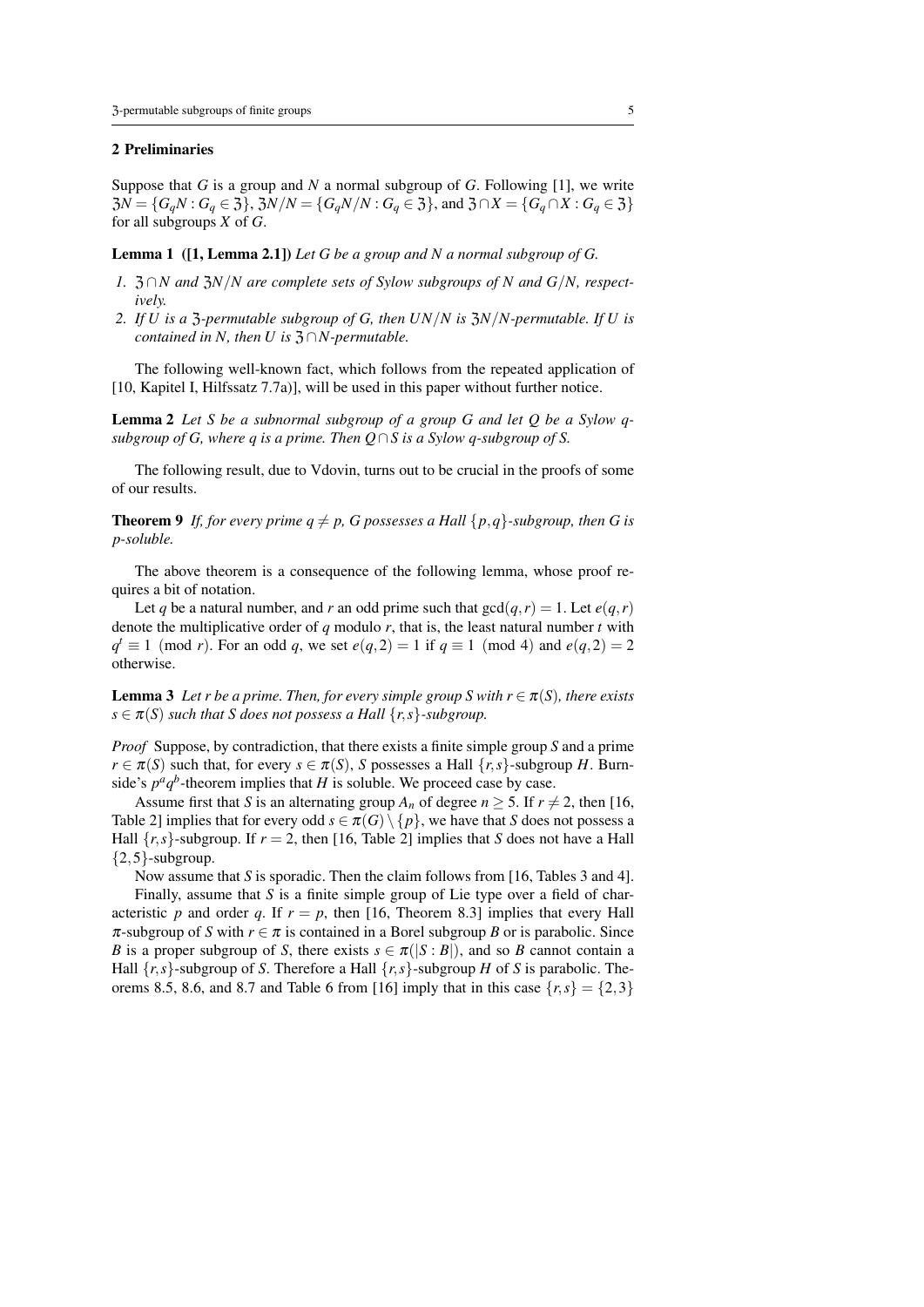and  $S \in \{SL_3(2), SL_3(3), SL_4(2), SL_5(2)\}$ . In all these cases, there is no Hall  $\{r, s\}$ subgroup for  $s \in \pi((q^n-1)/(q-1))$ , which is always contained in  $\pi' \cap \pi(G)$  if G has a proper Hall  $\pi$ -subgroup with  $|\pi| \geq 2$ .

Assume that  $r \neq p$  is that *r* is odd. If *S* is an exceptional group of Lie type and *S* is neither a Suzuki nor a Ree group, then [16, Table 7] implies that  $S \in E_{\{r,s\}}$  if and only if  $e(q,r) = e(q,s)$ . Now by the decomposition of  $|S|$  as a product of polynomials in *q*, there exists an odd  $s \in \pi(S)$  with  $e(q, r) \neq e(q, s)$ , and so *S* does not have a Hall  $\{r, s\}$ subgroup. If *S* is either a Suzuki or a Ree group, then the claim follows immediately from [16, Table 8]. If *S* is a classical group of Lie type, then [16, Table 7] implies that *S* has a Hall  $\{r, s\}$ -subgroup only if either  $e(q, r) = e(q, s)$  or  $e(q, s) = b(r)$ , where  $b(r) \in \{1, r\}$  if  $G = \text{PSL}_n(q), b(r) \in \{2, 2r\}$  if  $G = \text{PSU}_n(q), b(r) = 2e(q, r)$  if  $e(q, r)$ is odd and  $G = {}^2D_n(q)$ ,  $b(r) = e(q, r)/2$  if  $e(q, r)$  is even, 4 does not divide  $e(q, r)$  and  $G = {}^{2}D_{n}(q)$ . In particular, if  $e(q, s) \neq e(q, r)$ , then  $e(q, s)$  can take at most two values. If the rank of *S* is at least 2, then  $|\{e(q, s) | s \in \pi(S) \setminus \{p\}\}| \geq 3$ , and so there exists *s* such that  $e(q,r) \notin \{e(q,r), b(r)\}$  and therefore  $S \notin E_{\{r,s\}}$ . If the rank of *S* is less than 2, then  $S \cong \text{PSL}_2(q)$ . If  $S = \text{PSL}_2(q)$  and  $e(q, r) = 1$ , then there exists  $s \in \pi(S)$ with  $e(q, s) = 2$  and [16, Tables 7 and 10] imply that  $S \notin E_{\{r, s\}}$ . If  $S \equiv \text{PSL}_2(q)$  and  $e(q, r) = 2$ , then  $S \notin E_{\{r, p\}}$ .

Finally, assume that  $r = 2$  and  $r \neq p$ . If  $S \neq SL_3(3)$ , then  $S \notin E_{\{2, p\}}$  by the arguments presented for the case  $r = p$ . If  $S = SL_3(3)$ , then  $S \notin E_{\{2,13\}}$ .

# **Corollary 7** *Let G be a group and*  $p \in \pi(G)$ *. Assume that*

- *1. all maximal subgroups of*  $G_p \in \mathfrak{Z}$  *are*  $\mathfrak{Z}$ *-permutable and*  $G_p$  *is not cyclic, or*
- 2. *all* 2*-maximal subgroups of*  $G_p \in \mathfrak{Z}$  *are*  $\mathfrak{Z}$ *-permutable and*  $G_p$  *has no cyclic maximal subgroups.*

#### *Then G is p-soluble.*

*Proof* Assume that 1 holds. Then  $G_p$  possesses two maximal subgroups  $M_1$  and  $M_2$ , both 3-permutable. Then  $M_1M_2 = G_p$  is 3-permutable. This implies that  $G_pG_q$  is a Hall  $\{p,q\}$ -subgroup of *G* for each  $q \neq p$ . By Theorem 9, *G* is *p*-soluble.

Assume that 2 holds. Let  $M_1$  be a maximal subgroup of  $G_p$ . Since  $M_1$  is not cyclic,  $M_1$  possesses two maximal subgroups  $M_{11}$  and  $M_{12}$ . Since both of them are 3-permutable,  $M_1 = M_{11}M_{12}$  is also 3-permutable. Hence 1 holds and *G* is *p*-soluble.

#### 3 Proofs of the main results

*Proof* (of Theorem 1) We prove that  $A/Core<sub>G</sub>(A)$  is soluble by induction on the order of *G*. Since  $A/Core_G(A)$  is  $(\mathfrak{Z}Core_G(A)/Core_G(A))$ -permutable in  $G/Core_G(A)$  by Lemma 1, we can assume that  $\text{Core}_G(A) = 1$ . Let *r* be a prime dividing |*G*| and let *R* be the Sylow *r*-subgroup of *G* in 3. Consider  $X = AR$ . Let *q* be a prime different from *r* and let  $G_q$  be the Sylow *q*-subgroup of *G* in 3. Since *A* is subnormal in *G*, *G*<sup> $q$ </sup> ∩ *A* is a Sylow *q*-subgroup of *A*. Moreover, *A* is (3 ∩ *X*)-permutable, because  $\overline{\mathfrak{Z}} \cap X = \{R\} \cup \{G_q \cap A \mid q \neq r\}$ . Moreover *A* is subnormal in *X*. Assume that *X* is a proper subgroup of *G*. By induction, the soluble residual  $A^{\mathfrak{S}}$  of *A* is contained in  $\text{Core}_X(A) = \text{Core}_R(A)$ . Consequently,  $A^{\mathfrak{S}} = (A^{\mathfrak{S}})^{\mathfrak{S}} \leq \text{Core}_R(A)^{\mathfrak{S}} \leq A^{\mathfrak{S}}$ . It follows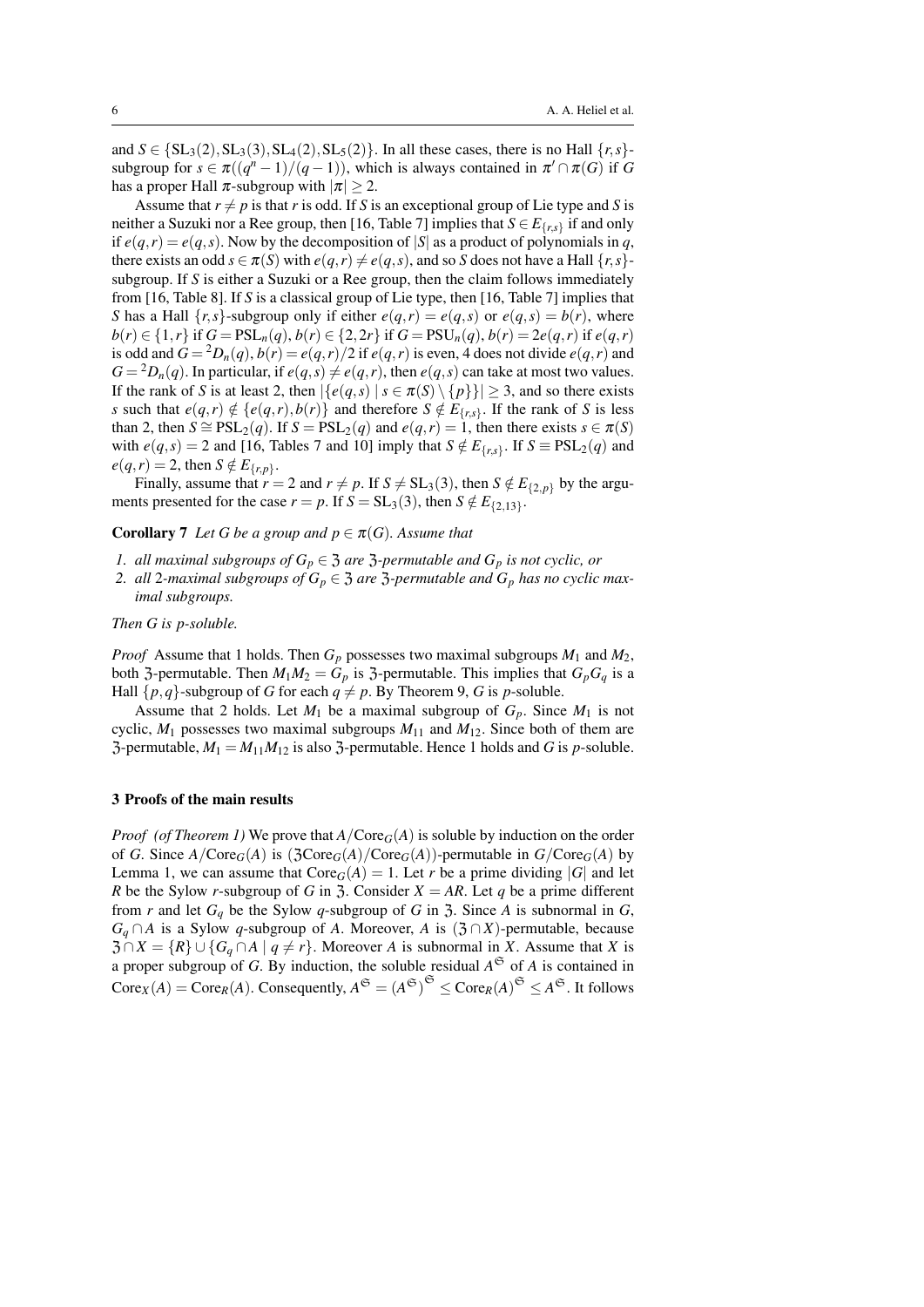that  $A^{\mathfrak{S}} = \text{Core}_R(A)^{\mathfrak{S}}$  is a normal subgroup of *X*. In particular,  $R \le N_G(A^{\mathfrak{S}})$ . Suppose that for every Sylow subgroup *R* of *G* in  $\overline{3}$ , *AR* is a proper subgroup of *G*. It follows that  $R \le N_G(A^{\mathfrak{S}})$  for each  $R \in \mathfrak{Z}$ . Hence  $A^{\mathfrak{S}}$  is a normal subgroup of *G*. Thus  $A^{\mathfrak{S}} \le$  $Core_G(A) = 1$ . Consequently *A* is soluble, as wanted.

Therefore there exists a prime  $r$  and a Sylow  $r$ -subgroup  $R$  of  $G$  in  $\mathfrak{Z}$  such that  $G = AR$ . Let *q* be a prime different from *r* and let *Q* be a Sylow *q*-subgroup of *G*. The subnormality of *A* implies that  $Q \cap A$  is a Sylow *q*-subgroup of *A*. By order considerations,  $Q \cap A = Q$  and so  $Q$  is a Sylow *q*-subgroup of *A*. It follows that  $O^{r}(G) \leq \text{Core}_G(A) = 1$ . In particular, *G* is a *r*-group and so *G* is soluble. Hence, *A* is soluble.

We conclude that  $\langle A^G \rangle$  / Core<sub>*G*</sub>(*A*) is soluble.

Suppose that  $\mathfrak{Z}$  is a Sylow basis of *G*. We shall show that  $A^G$ /Core<sub>*G*</sub>(*A*) is nilpotent. Without loss of generality we may assume that  $\text{Core}_G(A) = 1$ . Let  $B = \bigcap_q O^q(A)$ be the nilpotent residual of *A*. Let *r* be a prime dividing  $|G|$  and  $g \in G$ . Then  $g =$ *xy*, where *x* is an element of  $G_r$  and *y* is a *r*'-element of  $Z = \prod_{q \neq r} G_q$ . It follows that  $B_r = B \cap G_r = O^r(A) \cap G_r$  is a Sylow *r*-subgroup of *B*. Applying [3, Lemma] 1.1.11], we have that  $O^{r}(A) = O^{r}(AG_{r})$ , which is a normal subgroup of  $AG_{r}$ , and that  $O^{r'}(A) = O^{r'}(AZ)$ , which is a normal subgroup of AZ. In particular,  $G_r$  normalises  $O^r(A)$  and *Z* normalises  $O^{r'}(A)$ . Moreover,  $B_r$  is contained in  $O^{r'}(A)^y = O^{r'}(A)$ . Since  $G_r$  normalises  $B_r$ , it follows that  $B_r^g = B_r^y$  is contained in  $O^{r'}(A)$  and so it is a subgroup of *A*. Consequently, the normal closure  $\langle B_r^G \rangle$  is contained in *A* and then  $\langle B_r^G \rangle \leq \text{Core}_G(A) = 1$ . Hence  $B = 1$  and *A* is nilpotent.

Therefore,  $\langle A^G \rangle$  / Core<sub>*G*</sub>(*A*) is nilpotent.

*Proof* (of Theorem 2) We argue by induction on  $|G|$ . Assume that  $VG_p$  is a proper subgroup of *G*. Then  $U \cap VG_p$  is a subnormal subgroup of  $VG_p$ . Since  $UG_p \cap VG_p =$  $(U \cap VG_p)G_p$  is a subgroup of *G*,  $U \cap VG_p$  permutes with the Sylow *p*-subgroup  $G_p$ of *VG*<sub>*p*</sub>. The induction hypothesis implies that  $G_p$  permutes with  $(U \cap VG_p) \cap V =$ *U* ∩ *V*. Therefore we may assume that  $G = VG_p$ . An analogous argument with the subnormal subgroup *U* of  $UG_p$  and  $V \cap UG_p$  shows that  $G = UG_p$ . Let  $q \neq p$  be a prime dividing  $|G|$  and let  $G_q$  be a Sylow  $q$ -subgroup of  $G$  contained in  $V$ . Then  $G_q \cap U$  is a Sylow *q*-subgroup of *U* since *U* is subnormal in *G*. Hence  $G_q$  is contained in *U* by order considerations. This means that *U* ∩*V* contains a Sylow *q*-subgroup of *G* for all primes  $q \neq p$ . Therefore  $|G: U \cap V|$  is a power of *p*. Applying [6, Chapter A, Lemma 1.6 (b)], we conclude that  $G = G_p(U \cap V)$  and  $G_p$  permutes with  $U \cap V$ , as required.

*Proof* (of Theorem 3) Suppose that every maximal subgroup of  $G_p \in \mathfrak{Z}$  is  $\mathfrak{Z}$ -permutable and that  $G_p$  is not cyclic. By Corollary 7,  $G$  is  $p$ -soluble. Assume that  $G$  is not *p*-supersoluble and consider *G* of least possible order. Let *N* be a minimal normal subgroup of *G*. Let *M*/*N* be a maximal subgroup of *PN*/*N*. Then  $M/N = M_1N/N$ for some maximal subgroup  $M_1$  of P. Since  $M_1$  is  $\overline{3}$ -permutable, it follows that  $M/N$ is  $3N/N$  permutable by Lemma 1. Then  $G_pN/N$  has all maximal subgroups  $3N/N$ permutable. Assume that *N* is a *p*'-group. Since  $G_pN/N \cong G_p$ , we have that  $G_pN/N$ is not cyclic and so *G*/*N* is *p*-supersoluble by the choice of *G*. This implies that *G* itself is *p*-supersoluble, against the hypothesis. Hence *N* is a *p*-group. Suppose that *N*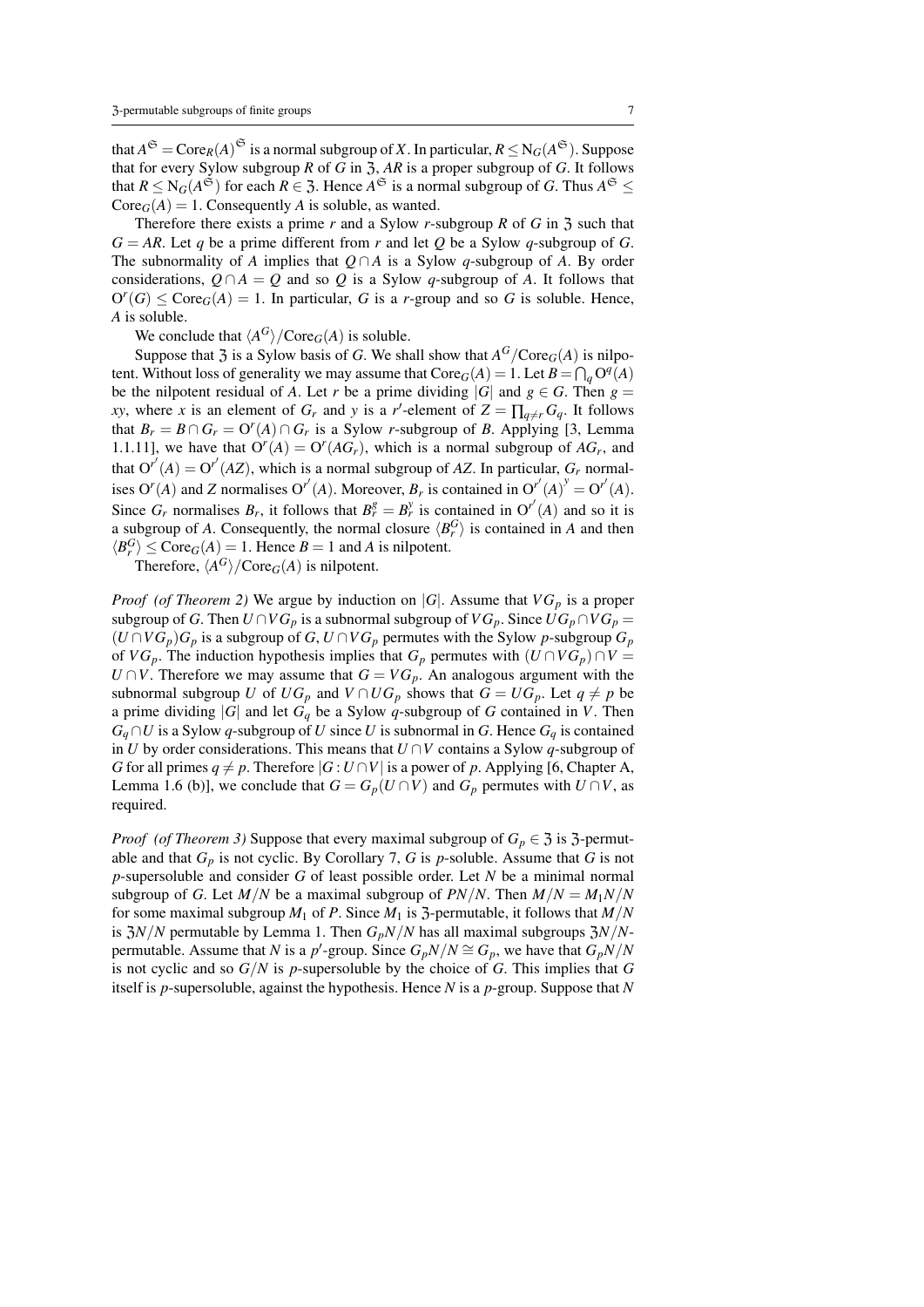is contained in  $\Phi(G_p)$ , the Frattini subgroup of  $G_p$ . Then  $G_p/N$  is not cyclic. Hence  $G/N$  is *p*-supersoluble by the choice of *G*. Moreover, *N* is also contained in  $\Phi(G)$ . Since the class of all *p*-supersoluble groups is a saturated formation, it follows that *G* is *p*-supersoluble, contrary to assumption.

Consequently, *N* is not contained in  $\Phi(G_p)$ . Let  $M_1$  be a maximal subgroup of  $G_p$ such that  $NM_1 = G_p$ . Let  $q \in \pi(G) \setminus \{p\}$  and let  $G_q$  be the Sylow  $q$ -subgroup of *G* in 3. Thus 1 =  $G_q \cap G_p = G_q \cap NM_1 = (G_q \cap N)(G_q \cap M_1)$ . By [6, Chapter A, Lemma 1.2],  $(N \cap M_1)G_q = NG_q \cap M_1G_q$  is a subgroup of *G*. Futhermore,  $(N \cap M_1)G_q \cap M_2$  $N = (N \cap M_1)(G_q \cap N) = N \cap M_1$  is a normal subgroup of  $(N \cap M_1)G_q$ . Hence  $G_q$ normalises *N* ∩*M*<sub>1</sub>. On the other hand, *N* ∩ *M*<sub>1</sub> is a normal subgroup of *M*<sub>1</sub> and, since *N* is abelian, is centralised by *N*. Therefore  $N \cap M_1$  is normalised by  $NM_1 = G_p$ . Consequently,  $N \cap M_1$  is a normal subgroup of *G* properly contained in *N*. Hence *N* ∩*M*<sub>1</sub> = 1. But  $|G_p : M_1| = |NM_1 : M_1| = |N : N ∩ M_1| = p$ , hence *N* has order *p*. If *M*<sup>1</sup> were not cyclic, then *G*/*N* would be *p*-supersoluble by the minimal choice of *G*. Thus, *G* would be *p*-supersoluble, against supposition. Therefore, *M*<sup>1</sup> is cyclic and *G*/*N* has cyclic Sylow *p*-subgroups. This implies that every *p*-chief factor of *G*/*N* is cyclic and  $G/N$  is *p*-supersoluble. Thus, *G* is *p*-supersoluble. This final contradiction completes the proof.

*Proof (of Theorem 5)* We prove that *G* is *p*-soluble by induction on the order of *G*. Applying Step 3 of the proof of [14, Theorem 3.3], *G* cannot be non-abelian simple. Let *M* be a maximal normal subgroup of *G*. Assume that  $G_p$  is contained in *M*. By Lemma 1,  $\mathfrak{Z} \cap M$  is a complete set of Sylow subgroups of *M* and every 2-maximal subgroup of  $G_p = M_p \in \mathfrak{Z} \cap M$  is  $(\mathfrak{Z} \cap M)$ -permutable. By induction, M is p-soluble. Futhermore,  $G/M$  is a  $p'$ -group. Thus *G* is *p*-soluble. Therefore we may assume that *p* divides  $|G/M|$ . Then  $M_p = M \cap G_p$  is a proper subgroup of  $G_p$ . Let *S* be a maximal subgroup of  $G_p$  containing  $M_p$ . Suppose that *S* is cyclic. Then  $G_pM/M$ has a cyclic maximal subgroup. By Lemma 1, Z*M*/*M* is a complete set of Sylow subgroups of *G*/*M* and every 2-maximal subgroup of  $G_pM/M$  is  $\frac{3M}{M}$ -permutable. Therefore, by induction,  $G/M$  is *p*-soluble. Futhermore, since  $M_p$  is cyclic, we have that *M* is *p*-nilpotent by [10, Kapitel IV, Satz 2.8]. Therefore, *M* is *p*-soluble and so is *G*. Hence we may assume that *S* is not cyclic. Then *S* has two different maximal subgroups which are 3-permutable. Thus *S* is 3-permutable. Let  $q \in \pi(G) \setminus \{p\}$  and let  $G_q$  be the Sylow *q*-subgroup of *G* in 3. It follows that  $M_q = M \cap G_q$  is a Sylow *q*subgroup of *M*. Now,  $G_q$  permutes with *S* and *M*. Applying Theorem 2,  $G_q$  permutes with  $M \cap S = M \cap G_p = M_p$ . Hence,  $M_p M_q = M_p (M \cap G_q) = M \cap M_p G_q$  is a Hall {*p*,*q*}-subgroup of *G*. By Theorem 9, *M* is *p*-soluble. Consequently, *G* is *p*-soluble, as wanted.

*Proof (of Theorem 6)* Suppose that *G* is soluble and every 2-maximal subgroup of  $G_p \in \mathfrak{Z}$  is  $\mathfrak{Z}$ -permutable. Assume, arguing by contradiction, that neither *G* is a *p*nilpotent group nor *G* has an epimorphic image isomorphic to  $\Sigma_4$ . By Corollary 4 and Theorem 5, *G* is *p*-soluble.

Let *N* be a minimal normal subgroup of *G*. The quotient group  $G/N$  inherits the hypothesis of the theorem. Therefore  $G/N$  is *p*-nilpotent. Since the class of all *p*-nilpotent groups is a saturated formation, it follows that  $N = \text{Soc}(G)$  is a minimal normal subgroup of *G* which is complemented in *G* by a core-free maximal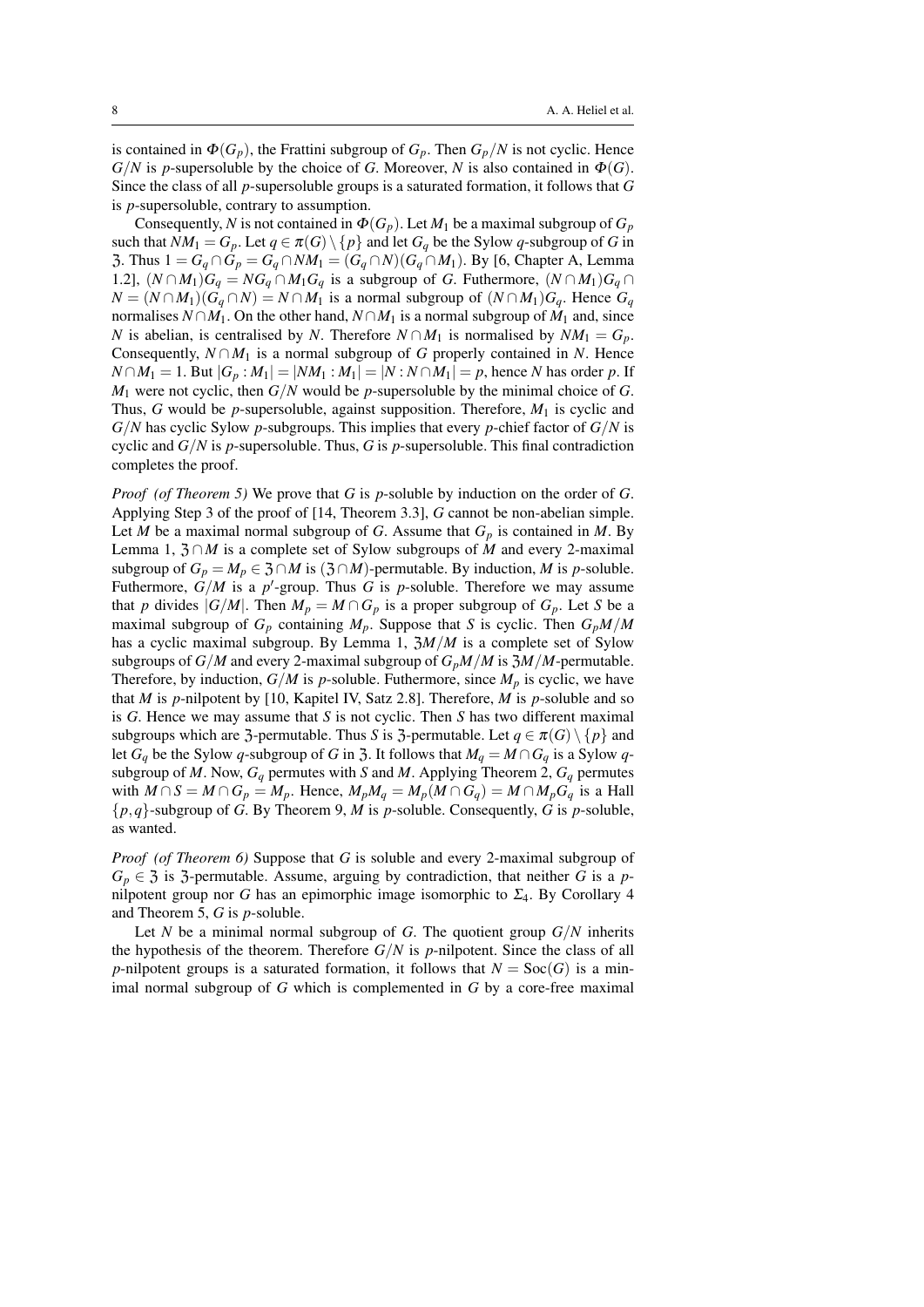*p*-nilpotent subgroup of *G*, *M* say. Moreover,  $C_G(N) = N$  and *N* is a *p*-group. Hence *N* ≤ *G*<sub>*p*</sub>, the Sylow *p*-subgroup in 3. Then *G*<sub>*p*</sub> = *N*(*G*<sub>*p*</sub> ∩ *M*) and there exists a maximal subgroup *M*<sub>1</sub> of *G*<sub>*p*</sub> containing *M*<sub>*p*</sub> = *G*<sub>*p*</sub>  $\cap$  *M* such that *NM*<sub>1</sub> = *G*<sub>*p*</sub>. Assume that  $M_p$  is a maximal subgroup of  $G_p$ . Then  $|N| = |G_p : M_p| = p$  and *G* is *p*-supersoluble. This implies that *G* is *p*-supersoluble, which contradicts our assumption. Therefore  $M_p$  is not a maximal subgroup of *G* and so  $M_p$  is contained in a 2-maximal subgroup *S* of  $G_p = NS$ . Let  $p \neq q \in \pi(G)$ . Thus  $1 = G_q \cap G_p = G_q \cap NS = (G_q \cap N)(G_q \cap S)$ . By [6, Chapter A, Lemma 1.2],  $(N \cap S)G_q = NG_q \cap SG_q$  is a subgroup of *G*. In particular,  $(N \cap S)G_q \cap N = (N \cap S)(G_q \cap N) = N \cap S$  is a normal subgroup of  $(N \cap S)G_q$ and  $G_q$  normalises  $N \cap S$ . On the other hand,  $N \cap S$  is a normal subgroup of  $G_p$ . Consequently, *N* ∩*S* is a normal subgroup of *G* properly contained in *N*. Hence  $N \cap S = 1$ and so  $|N| = p^2$ . Since  $C_G(N) = N$ , it follows that *q* divides  $p + 1$ . Hence  $p = 2$  and  $G/N$  is isomorphic to  $\Sigma_3$ . Consequently, *G* is isomorphic to  $\Sigma_4$ . This contradiction proves the theorem.

Our hypothesis in the next two theorems is that subgroups of  $G_p$  with order  $p$  or 4 (if  $p = 2$ ) are 3-permutable. Let us collect together the arguments common to these two results.

Every subgroup of  $G_p O_{p'}(G)/O_{p'}(G)$  of order *p* or 4 (if  $p = 2$ ) is of the form  $T\text{O}_{p'}(G)/\text{O}_{p'}(G)$  for some subgroup *T* of  $G_p$  with order *p* or 4 (if *p* = 2). Then, by Lemma 1, every subgroup of  $G_pO_{p'}(G)/O_{p'}(G)$  is  $3O_{p'}(G)/O_{p'}(G)$ -permutable, Hence, arguing by induction or minimal counterexample, we assume that  $O_{p'}(G) = 1$ . Hence  $F(G)$ , the Fitting subgroup of *G*, is a *p*-group.

Assume that  $1 \neq F(G)$  and let *z* be an element of  $Z(F(G))$  of order *p* and let *y* be an element of order *p* of F(*G*). Then  $\langle z, y \rangle$  is an elementary abelian subgroup of  $G_p$ and *G*<sub>*q*</sub> normalises  $\langle w \rangle$  for each  $w \in \langle z, y \rangle$  and each  $q \neq p$  because  $\langle w \rangle = \langle w \rangle G_q \cap F(G)$ is a normal subgroup of  $\langle w \rangle G_q$ . Hence p'-elements of *G* induce power automorphims in the abelian socle *S* of *G*. Applying [3, Lemma 2.1.3], all the *G*-chief factors of *G* below *S* are cyclic and *G*-isomorphic.

If *N* is a central minimal normal subgroup of *G*, then  $\Omega_1(O_p(G))$  is centralised by all p'-elements of *G*. Futhermore, if  $p = 2$ , every subgroup *Z* of order 4 of F(*G*) is normalised by every 2'-element of *G*. Since the automorphism group of *Z* is of order 2, it follows that  $O^2(G)$  centralises every subgroup with order 2 and order 4 of  $F(G)$ . In this case, we can apply [10, IV, Satz 5.12], to conclude that  $O^p(G)$  centralises  $F(G)$ .

If *G* is *p*-soluble, then  $C_G(F(G)) \leq F(G)$  by [10, VI, Hilfssatz 6.5]. Consequently, *G* is a *p*-group.

*Proof* (of Theorem 7) Assume that all subgroups of  $G_p \in \mathfrak{Z}$  with order *p* and order 4 (if  $p = 2$ ), with G a p-soluble, non-p-supersoluble group of the smallest possible order, are Z-permutable.

By the above arguments,  $p$  is odd,  $O_{p'}(G) = 1$ . Since  $G$  is  $p$ -soluble, it follows that *S*, the abelian socle of *G*, is just  $Soc(G)$  and every minimal normal subgroup of *G* is not central in *G* and has order *p*. Let *N* be one of them. Then  $C_G(N)$  is a proper normal subgroup of *G*. Let *M* be a maximal normal subgroup of *G* containing  $C_G(N)$ . Since *N* has order *p*,  $G/C_G(N)$  is a cyclic group of order dividing *p*−1. In particular,  $|G : M|$ is a *p*'-group. Since  $O_{p'}(M) \leq O_{p'}(G) = 1$ , it follows that  $O_{p',p}(M) = O_p(M)$ . The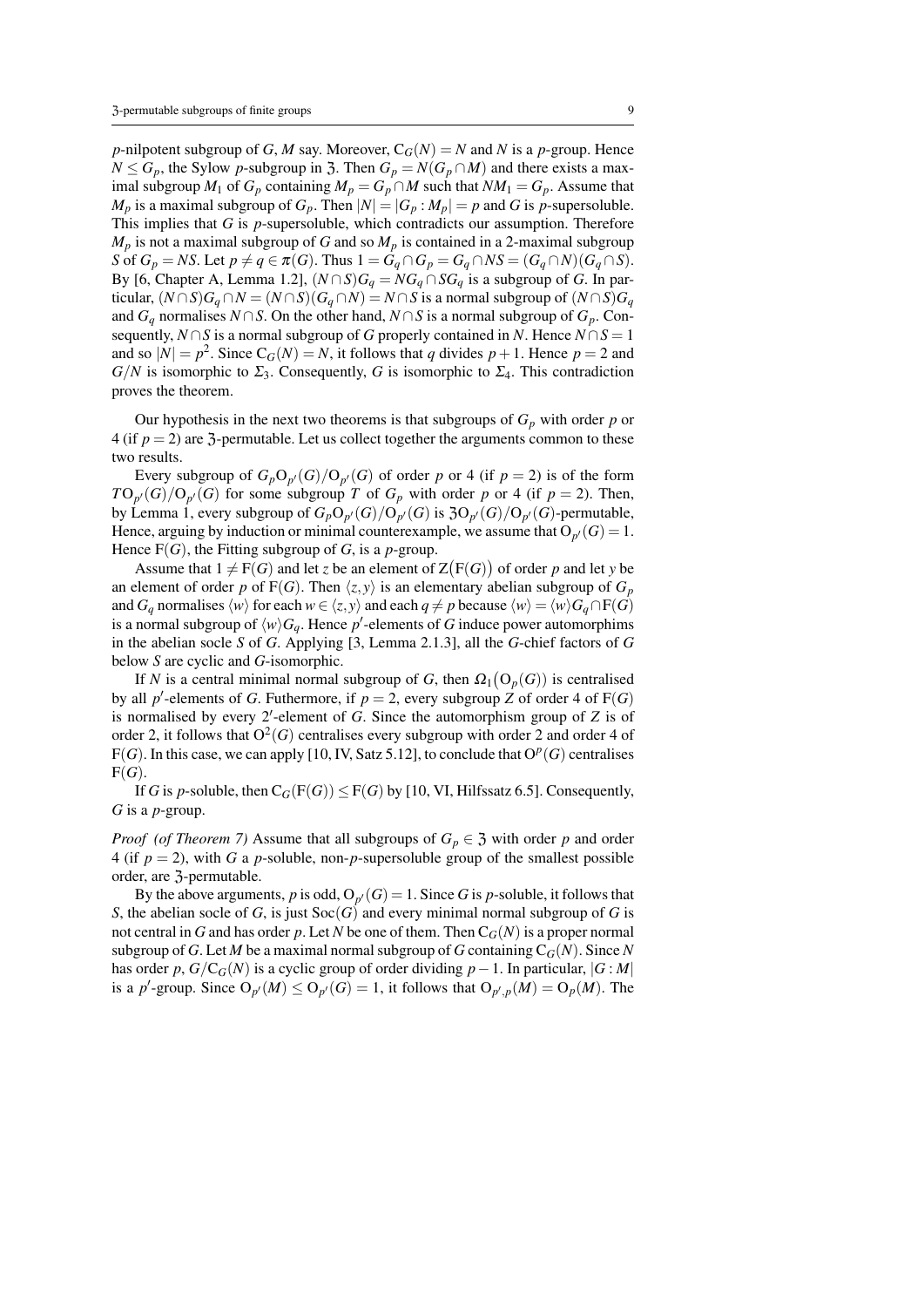minimal choice of *G* implies that *M* is a *p*-supersoluble group. Hence  $M/O_p(M)$  is an abelian group of exponent dividing  $p - 1$ . Therefore  $O_p(M)$  is a Sylow *p*-subgroup of *G*. In particular,  $O_p(M) = G_p$  is a normal subgroup of *G*.

Since *G* is not *p*-supersoluble, then *G* contains a minimal non-*p*-supersoluble subgroup  $H$ . Hence  $H$  is one of the groups of  $[2,$  Theorem 9]. We will follow the notation of this paper.

Assume that  $|H|$  is divisible only by two primes, p and q. Then the Sylow psubgroup  $H_p$  of  $H$  is contained in  $G_p$ . The Sylow  $q$ -subgroup  $H_q$  of  $H$  is contained in a conjugate  $G_q^x$  of  $G_q$ , with  $x \in G$ . By taking  $H^{x^{-1}}$  if necessary, we can assume that  $H_q$  is contained in  $G_q$ . Let *x* be an element of order *p* of *H*. Then  $\langle x \rangle G_q$  is a subgroup of *G*. Now  $\langle x \rangle G_q \cap G_p = \langle x \rangle (G_q \cap G_p) = \langle x \rangle$  is a normal subgroup of  $\langle x \rangle$ *G<sub>q</sub>*. In particular, *H<sub>q</sub>* normalises  $\langle x \rangle$ . This rules out the groups of types 2, 4, 6, 8, and 10. Moreover, every element of order a power of *q* acts in the same way on all elements of order *p*. This rules out the groups of type 3, 5, 7, and 9, since there are elements *x* of  $H_p$  such that  $H_q$  does not normalise  $\langle x \rangle$ . Suppose that *H* is a group of type 1. If  $s = 1$ , we consider the generator  $c$  of  $C$ , of order  $p$ , which is not normalised by the Sylow *q*-subgroup *H<sub>q</sub>*. If *s* > 1, then if *c* is a generator of *C*,  $c^{p^{s-1}}$  has order *p* and is centralised by  $H_q$ , but  $H_q$  does not centralise the elements of order *p* of *M*. This contradicts the fact that  $H_q$  induces the same automorphism on all cyclic subgroups of order *p*.

Assume now that *H* has order divisible by three primes, *p*, *q*, and *r*. Then *H* is one of the groups of types 11 or 12. As above, we can assume that the Sylow *q*-subgroup *H*<sub>q</sub> is contained in *G*<sub>q</sub>. As before, *G*<sub>q</sub> normalises  $\langle x \rangle$  for each  $x \in G_p$ , in particular, *H<sub>q</sub>* normalises  $\langle x \rangle$  for each  $x \in H_p$ . If *G* is a group of type 12, then  $H_p = P$  is an extraspecial group of order  $p^3$  and exponent *p* and the elements of  $H_q = M$  act on the cyclic subgroups of *P* in the same way. This is impossible since *M* does not centralise *P*. Assume that *G* is a group of type 11. There exists  $z \in G$  such that the Sylow *r*subgroup  $H_r$  of  $H$  is contained in  $G_r^z$ . Let  $c$  be the generator of  $C$ . Given  $y \in G_r$ , there exists an integer  $t(y)$  such that if *x* is an element of order *p* of  $G_p$ ,  $x^y = x^{t(y)}$  for each *y* ∈ *G<sub>r</sub>*. In particular, given an element *x* of  $H_p^{z^{-1}}$ ,  $x^c = x^{t(c)}$ . Since *c* acts in the same way on all elements of  $G_p$ , for every element *x* of  $H_p$ ,  $x^c = x^{t(c)}$ . But this implies that *MC* acts as a group of power automorphisms on *P*, in particular, *MC* acts as an abelian group on *P*. This implies that *H* is *p*-supersoluble, a contradiction.

*Proof (of Theorem 8)* Let *G* be a group in which every cyclic subgroup with order *p* or order 4 (if  $p = 2$ ) of  $G_p$  is 3-permutable. Assume that the order of  $G_p$  is greater than *p*. We prove that *G* is *p*-soluble by induction on the order of *G*. Applying the above arguments, we may assume that  $O_{p'}(G) = 1$  and every abelian minimal normal subgroup of *G* is of order *p*.

Let *M* be a maximal normal subgroup of *G*. Then, by Lemma 1, *M* satisfies the hypotheses of the theorem. Therefore either *M<sup>p</sup>* is of order *p* or *M* is *p*-soluble. If *M* is *p*-soluble, then *M* is *p*-supersoluble by Theorem 7. Since  $O_{p'}(M) \leq O_{p'}(G) = 1$ , it follows that  $M_p = G_p \cap M$  is a normal Sylow *p*-subgroup of *M* by [3, Lemma 2.1.6].

Let *A* be a maximal normal subgroup of *G* such that  $A \neq M$ . Then  $G = AM$ . Applying [3, Theorem 1.1.19], there exist Sylow *p*-subgroups *A<sup>p</sup>* and *M<sup>p</sup>* of *A* and *M*, respectively, such that  $A_pM_p$  is a Sylow *p*-subgroup of *G*. If  $|A_p| = |M_p| = p$ , then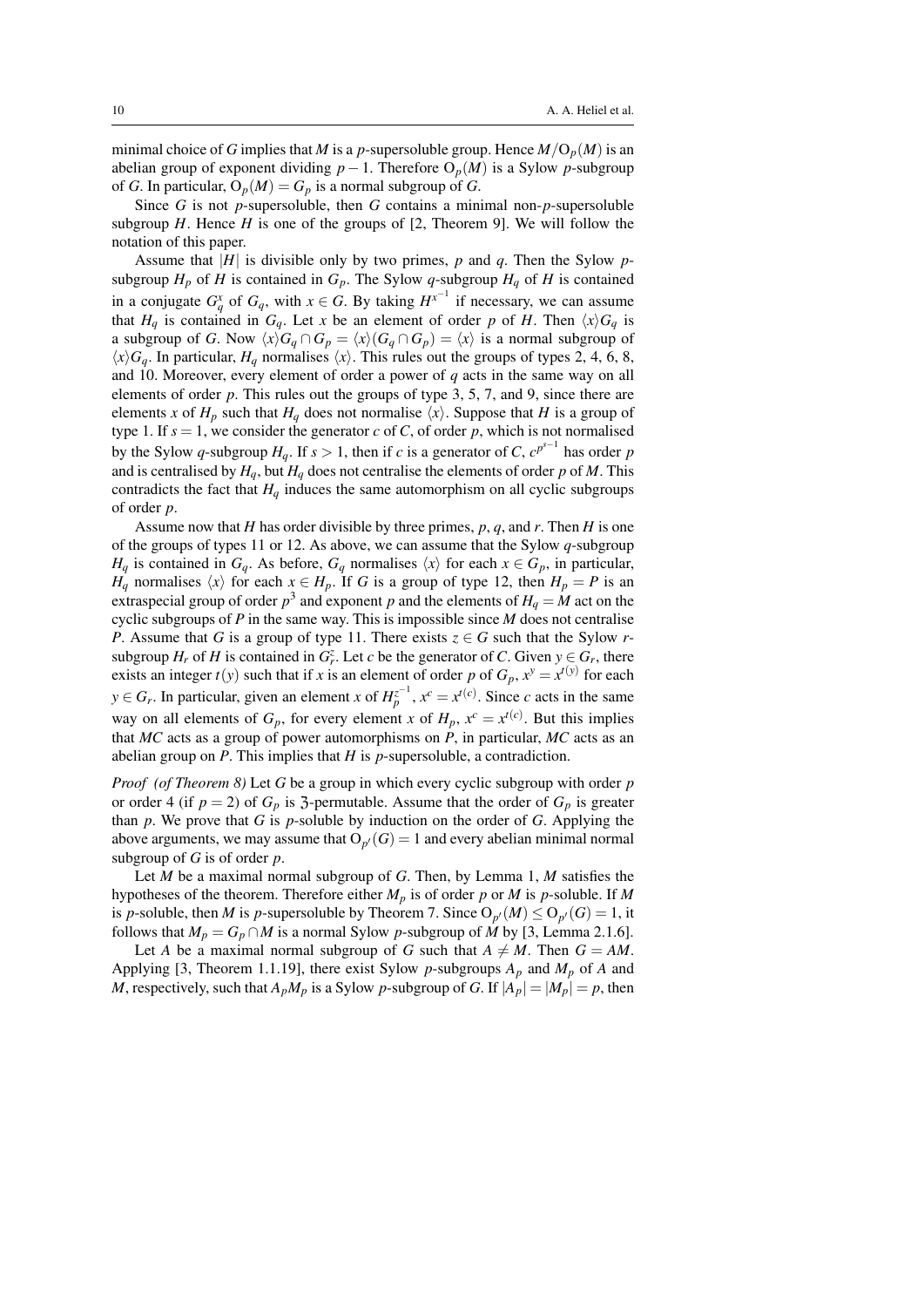$|G_p| = p^2$  and, by Theorem 3, *G* is *p*-supersoluble. Suppose that the order of  $M_p$  is greater than p. Then  $M_p$  is normal in G. If A were p-supersoluble, then  $A_p$  would be also normal in *G* and so would be  $G_p$ . Then *G* is *p*-soluble. Assume that  $|A_p| = p$ . Then  $M_p$  is not contained in *A* and so  $G = AM_p$ . This means that  $G/A$  is of order *p* and  $|G_p| = p^2$ . By Theorem 3, G is *p*-supersoluble. Therefore G is *p*-soluble.

Therefore we may assume that *M* is the unique maximal normal subgroup of *G*. Assume that  $MG_p$  is a proper subgroup of *G*. Then  $\mathfrak{Z} \cap MG_p$  is a complete set of Sylow subgroups of  $MG_p$  and every subgroup of  $G_p$  with order *p* or order 4 (if  $p = 2$ ) is  $(3 \cap MG_p)$ -permutable. By induction,  $MG_p$  is *p*-soluble and  $M_p$  is a normal subgroup of *G*. Since  $O_{p'}(G) = 1$ , it follows that  $M_p \neq 1$  and  $F(G) = F(M)$  is a non-trivial *p*-group. Suppose that  $p = 2$ . Since *M* is 2-soluble, we conclude that *M* is a 2-group and so  $G$  is 2-soluble. Assume that  $p$  is odd and every abelian minimal normal subgroup of *G* is non-central. Let *N* be one of them. Then  $C_G(N)$  is contained in *M* and so  $G/M$  is a *p*'-group. Consequently,  $M_p$  is a normal Sylow *p*-subgroup of *G* and *G* is *p*-soluble.

We may therefore assume that  $G = MG_p$  and  $|G : M| = p$ . If *M* were not *p*-soluble, then *M<sup>p</sup>* must be of order *p* and so the order of the Sylow *p*-subgroups of *G* would be *p* 2 . By Theorem 3, *G* is *p*-supersoluble.

Consequently, in all cases, *G* is *p*-soluble and the induction argument is complete.

*Proof (of Corollary 5)* Assume that *G* is a group in which every cyclic subgroup with order *p* or order 4 (if  $p = 2$ ) of  $G_p$  is 3-permutable. If the order of  $G_p$  is greater than *p*, then *G* is *p*-soluble by Theorem 8. If the order of  $G_p$  is *p*, then *G* has Hall  $\{p,q\}$ subgroups for all  $q \in \pi(G)$ . By Theorem 9, *G* is *p*-soluble. In both cases, we have that *G* is *p*-soluble. Applying Theorem 7, *G* is *p*-supersoluble.

#### Acknowledgements

This Project was funded by the Deanship of Scientific Research (DSR), at King Abdulaziz University, Jeddah, under grant no. (1/31/RG). The authors, therefore, acknowledge with thanks DSR technical and financial support. The second and the third authors have been supported by the research project MTM2010-19938-C03-01 from the *Ministerio de Ciencia e Innovación*, Spain, and the first author has also been supported by the National Natural Science Foundation of China (Grant No. 11271085).

We also thank E. Vdovin for providing us with a proof of Theorem 9.

### References

- 1. Asaad, M., Heliel, A.A.: On permutable subgroups of finite groups. Arch. Math. (Basel) 80, 113–118 (2003). DOI 10.1007/s00013-003-0782-4
- 2. Ballester-Bolinches, A., Esteban-Romero, R.: On minimal non-supersoluble groups. Rev. Mat. Iberoamericana 23(1), 127–142 (2007). DOI 10.4171/RMI/488
- 3. Ballester-Bolinches, A., Esteban-Romero, R., Asaad, M.: Products of finite groups, *de Gruyter Expositions in Mathematics*, vol. 53. Walter de Gruyter, Berlin (2010). DOI 10.1515/9783110220612. URL http://dx.doi.org/10.1515/9783110220612
- 4. Deskins, W.E.: On quasinormal subgroups of finite groups. Math. Z. 82, 125–132 (1963). DOI 10.1007/BF01111801